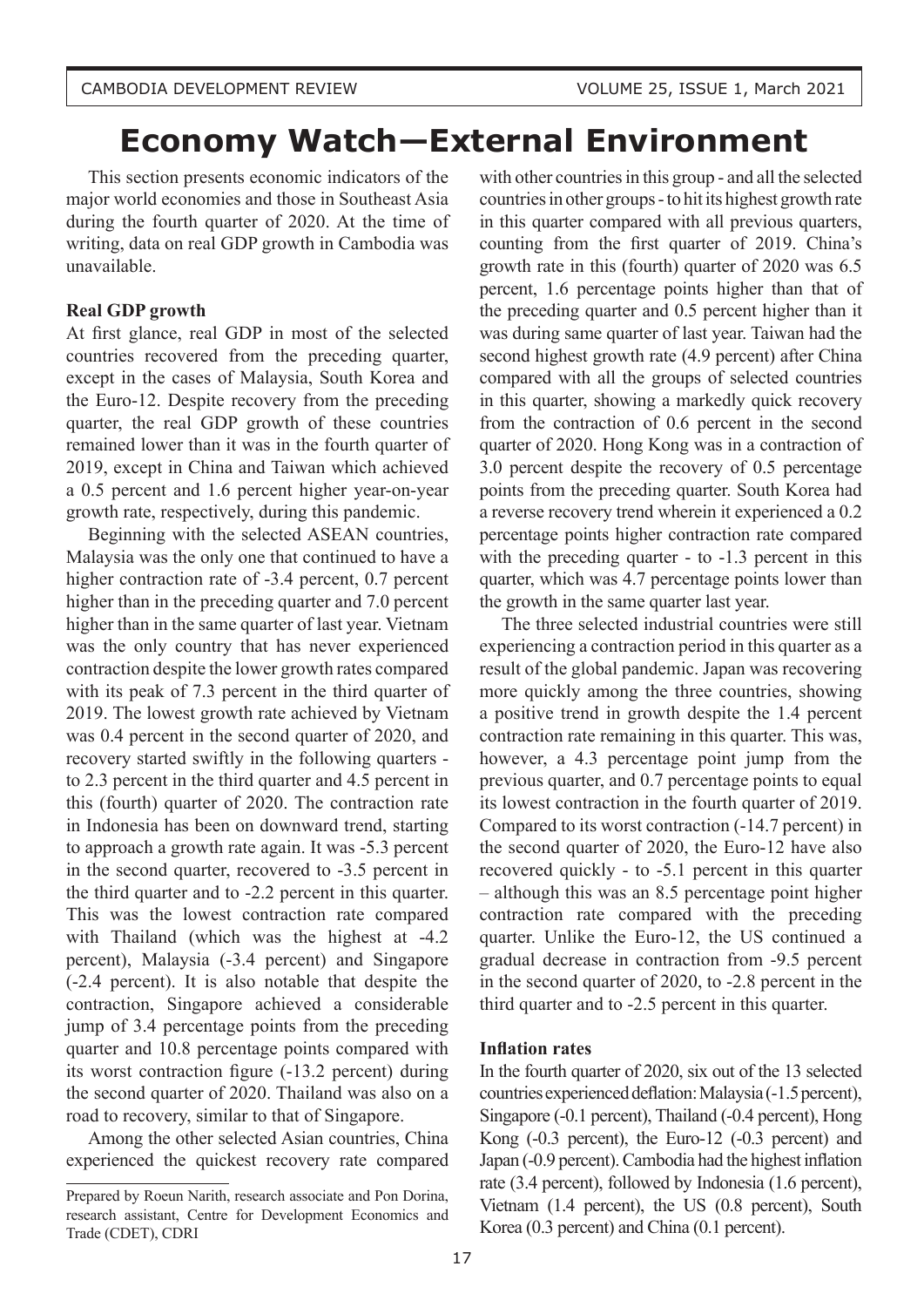Compared with the previous quarter in the selected Asian countries, the inflation rate in Cambodia climbed by 0.6 percentage points and in Indonesia by 0.2 percentage points, while there was a decline in Vietnam by 1.8 percentage points. Among the three countries in this country group that experienced deflation, only Malaysia had a higher deflation rate (-1.5 percent), a 0.1 increase from the preceding quarter, while the deflation rate in Singapore dropped by 0.2 percent and in Thailand by 0.4 percent.

The only one among the other selected Asian territories to experience deflation in this quarter was Hong Kong: at a rate of 0.6 percent compared with the previous quarter. China had a decreasing inflation rate trend from a peak of 4.4 percent in the fourth quarter of 2019 to 0.1 percent in this quarter. The inflation rate in South Korea was 0.3 percent in this quarter, which was 0.4 percentage points lower than that of the preceding quarter, while Taiwan had a 0 percent inflation rate, a 0.5 percent climb from the -0.5 percent deflation rate of the preceding quarter.

Among the selected industrial countries, only the US did not experience deflation throughout the data period shown in this report. Inflation in the US was 0.8 percent in this quarter, a 0.4 percentage point drop compared with the preceding quarter and 1.3 lower than that of the fourth quarter of 2019. The deflation rate of 0.3 percent in the Euro-12 countries in this quarter showed a 0.3 percentage point decline from the 0 percent inflation rate in the preceding quarter. The deflation rate of 0.9 percent in Japan in this quarter represented a 1.1 percentage point drop from the 0.2 inflation rate in the preceding quarter.

#### **Exchange rate**

Except for the Hong Kong dollar, compared to the preceding quarter, all the currencies of the selected countries appreciated against the US dollar: Khmer riel (0.6 percent), Indonesian rupiah (2.2 percent), Malaysian ringgit (2.4 percent), Singaporean dollar (7.1 percent), Thai baht (2.2 percent), Vietnamese dong (0.1 percent), Chinese yuan (4.3 percent), South Korean won (5.9 percent), Taiwan dollar (2.7 percent), euro (11.1 percent) and Japanese yen (1.7 percent). The exchange rate of the Hong Kong dollar against the US dollar has remained stable at HKD7.8 to USD1 throughout the available data period in this report.

#### **Commodity prices**

Compared with the preceding quarter, the prices of rice and gasoline dropped, while the prices of maize, palm oil, rubber, soybeans, crude oil and diesel went up. The price of maize increased by 23.1 percent to USD192.0 per tonne, palm oil by 22.3 percent to USD917.8 per tonne, rubber by 21.9 percent to USD1605.0 per tonne, soybeans by 27.9 percent to USD485.5 per tonne, crude oil by 3.3 percent to USD43.8 per barrel and diesel by 7.5 percent to USD32.8 cents per litre. The price of rice dropped by 3.9 percent to USD493.3 per tonne and gasoline by 0.6 percent to USD31.4 cents per litre. Compared with the same quarter last year, the prices of crude oil, gasoline and diesel fell, whereas the prices of all selected agricultural commodities increased. The price of crude oil fell by 27.4 percent, gasoline by 27.5 percent and diesel by 33.6 percent. The year-on-year prices of maize rose by 15.1 percent, palm oil by 34.9 percent, rubber by 13.8 percent, rice by 11.4 percent and soybeans by 39.8 percent.

| Table 1. Kear ODT growin of screeged trading partners, 2019–20 (percentage mercase over previous year) |      |      |      |      |                |     |                |                          |                |         |                          |                |  |
|--------------------------------------------------------------------------------------------------------|------|------|------|------|----------------|-----|----------------|--------------------------|----------------|---------|--------------------------|----------------|--|
|                                                                                                        |      |      |      |      |                |     | 2019           |                          |                |         | 2020                     |                |  |
|                                                                                                        | 2015 | 2016 | 2017 | 2018 | Q <sub>1</sub> | Q2  | Q <sub>3</sub> | Q <sub>4</sub>           | Q <sub>1</sub> | Q2      | Q <sub>3</sub>           | Q <sub>4</sub> |  |
| Selected ASEAN countries                                                                               |      |      |      |      |                |     |                |                          |                |         |                          |                |  |
| Cambodia                                                                                               | 7.0  | 7.0  | 7.0  | 7.5  | ۰.             | ۰   | ۰              | $\overline{\phantom{a}}$ | ۰              | ۰       | $\overline{\phantom{a}}$ |                |  |
| Indonesia                                                                                              | 4.8  | 5.0  | 5.1  | 5.2  | 5.1            | 5.0 | 5.0            | 5.0                      | 3.0            | $-5.3$  | $-3.5$                   | $-2.2$         |  |
| Malaysia                                                                                               | 4.9  | 4.3  | 5.9  | 4.8  | 4.5            | 4.9 | 4.4            | 3.6                      | 0.7            | $-17.1$ | $-2.7$                   | $-3.4$         |  |
| Singapore                                                                                              | 2.0  | 2.0  | 3.8  | 3.2  | 1.3            | 0.1 | 0.5            | 0.8                      | $-2.2$         | $-13.2$ | $-5.8$                   | $-2.4$         |  |
| Thailand                                                                                               | 2.8  | 3.2  | 3.8  | 4.1  | 2.8            | 2.3 | 2.4            | 1.6                      | $-1.8$         | $-12.2$ | $-6.4$                   | $-4.2$         |  |
| Vietnam                                                                                                | 6.6  | 6.1  | 6.6  | 7.2  | 6.8            | 6.7 | 7.3            | 7.0                      | 3.8            | 0.4     | 2.3                      | 4.5            |  |
| Selected other Asian countries                                                                         |      |      |      |      |                |     |                |                          |                |         |                          |                |  |
| China                                                                                                  | 7.0  | 6.7  | 6.9  | 6.6  | 6.4            | 6.2 | 6.0            | 6.0                      | $-6.8$         | 3.2     | 4.9                      | 6.5            |  |
| Hong Kong                                                                                              | 2.3  | 1.7  | 2.8  | 3.1  | 0.6            | 0.5 | 2.9            | $-2.9$                   | $-8.9$         | $-9.0$  | $-3.5$                   | $-3.0$         |  |
| South Korea                                                                                            | 2.6  | 2.6  | 3.0  | 3.0  | 1.8            | 2.1 | 2.0            | 3.4                      | 1.3            | $-3.0$  | $-1.1$                   | $-1.3$         |  |
| Taiwan                                                                                                 | 0.6  | 1.2  | 2.8  | 2.6  | 1.7            | 2.4 | 3.0            | 3.3                      | 1.5            | $-0.6$  | 3.9                      | 4.9            |  |
| Selected industrial countries                                                                          |      |      |      |      |                |     |                |                          |                |         |                          |                |  |
| Euro-12                                                                                                | 1.3  | 1.6  | 2.3  | 1.9  | 1.2            | 1.1 | 1.2            | 1.0                      | $-3.3$         | $-14.7$ | $-4.3$                   | $-5.1$         |  |
| Japan                                                                                                  | 0.3  | 0.9  | 1.8  | 0.6  | 0.9            | 1.2 | 1.7            | $-0.7$                   | $-2.0$         | $-9.9$  | $-5.7$                   | $-1.4$         |  |
| <b>United States</b>                                                                                   | 2.3  | 1.6  | 2.3  | 3.0  | 3.2            | 2.3 | 2.1            | 2.3                      | 0.3            | $-9.5$  | $-2.8$                   | $-2.5$         |  |

Table 1: Real GDP growth of selected trading partners, 2015–20 (percentage increase over previous year)

Sources: International Monetary Fund; Economist; countries' statistics offices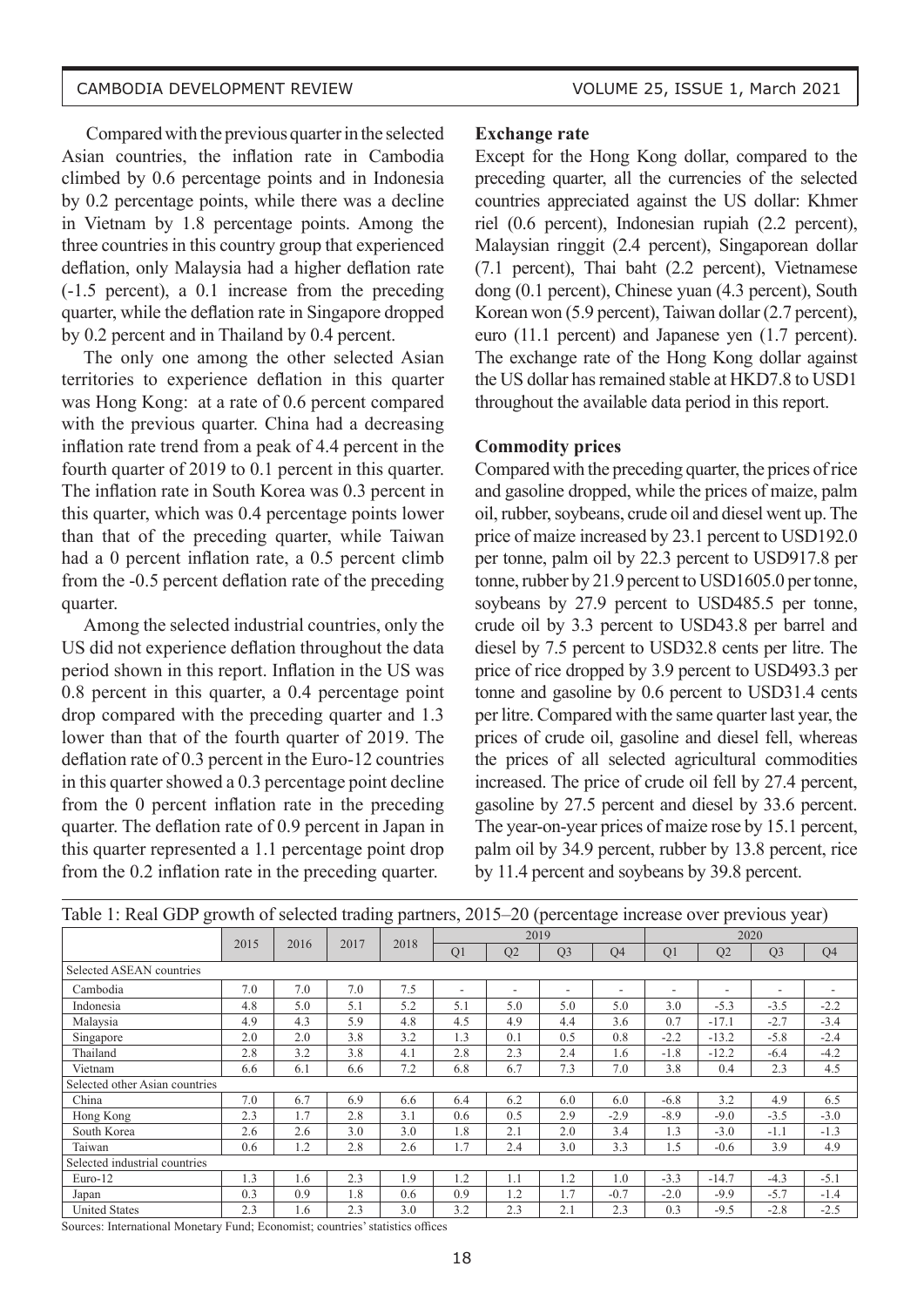## Table 2: Inflation rates of selected trading partners, 2015–20 (percentage price increase over previous year – period averages)

|                                | 2015   |        |      |      |        |     | 2019           |     |     |        | 2020           |        |
|--------------------------------|--------|--------|------|------|--------|-----|----------------|-----|-----|--------|----------------|--------|
|                                |        | 2016   | 2017 | 2018 | Q1     | Q2  | Q <sub>3</sub> | Q4  | Q1  | Q2     | Q <sub>3</sub> | Q4     |
| Selected ASEAN countries       |        |        |      |      |        |     |                |     |     |        |                |        |
| Cambodia                       | 1.2    | 3.0    | 2.9  | 2.5  | 1.9    | 1.8 | 2.0            | 2.1 | 3.0 | 2.5    | 2.8            | 3.4    |
| Indonesia                      | 6.4    | 3.5    | 3.8  | 3.2  | 2.6    | 3.1 | 3.4            | 2.9 | 2.9 | 2.3    | 1.4            | 1.6    |
| Malaysia                       | 2.1    | 2.1    | 3.9  | 1.0  | $-0.3$ | 0.6 | 1.3            | 1.0 | 0.9 | $-2.6$ | $-1.4$         | $-1.5$ |
| Singapore                      | $-0.5$ | $-0.8$ | 0.6  | 0.4  | 0.5    | 0.8 | 0.5            | 0.6 | 0.4 | $-0.7$ | $-0.3$         | $-0.1$ |
| Thailand                       | $-0.9$ | 0.2    | 0.7  | 1.1  | 0.7    | 1.1 | 0.6            | 0.4 | 0.4 | $-2.7$ | $-0.8$         | $-0.4$ |
| Vietnam                        | 0.6    | 2.7    | 3.4  | 3.6  | 2.6    | 2.7 | 2.2            | 3.7 | 5.6 | 2.8    | 3.2            | 1.4    |
| Selected other Asian countries |        |        |      |      |        |     |                |     |     |        |                |        |
| China                          | 1.4    | 2.0    | 1.6  | 2.1  | 1.8    | 2.6 | 2.9            | 4.3 | 4.4 | 2.7    | 2.3            | 0.1    |
| Hong Kong                      | 3.1    | 2.5    | 1.7  | 2.4  | 2.2    | 2.7 | 3.4            | 3.0 | 2.0 | 1.3    | $-0.9$         | $-0.3$ |
| South Korea                    | 0.7    | 0.8    | 2.0  | 1.4  | 0.6    | 0.7 | 0.1            | 0.3 | 1.2 | $-0.1$ | 0.7            | 0.3    |
| Taiwan                         | 0.6    | 1.4    | 0.6  | 1.4  | 0.3    | 0.8 | 0.4            | 0.7 | 0.6 | $-1.0$ | $-0.5$         | 0.0    |
| Selected industrial countries  |        |        |      |      |        |     |                |     |     |        |                |        |
| Euro-12                        | 0.0    | 0.3    | 1.5  | 1.8  | 1.4    | 1.4 | 1.0            | 1.0 | 1.1 | 0.3    | 0.0            | $-0.3$ |
| Japan                          | 0.9    | $-0.1$ | 0.6  | 1.0  | 0.3    | 0.7 | 0.3            | 0.5 | 0.5 | 0.1    | 0.2            | $-0.9$ |
| <b>United States</b>           | 0.0    | 1.2    | 2.1  | 2.5  | 1.7    | 1.8 | 1.7            | 2.1 | 2.1 | 0.3    | 1.2            | 0.8    |

Sources: International Monetary Fund; Economist; National Institute of Statistics

#### Table 3: Exchange rates against the US dollar of selected trading partners, 2015–20 (period averages)

|                                | 2015<br>2016 | 2017    | 2018    |         |                | 2019    |                |         |         | 2020    |                |                |
|--------------------------------|--------------|---------|---------|---------|----------------|---------|----------------|---------|---------|---------|----------------|----------------|
|                                |              |         |         |         | Q <sub>1</sub> | Q2      | Q <sub>3</sub> | Q4      | Q1      | Q2      | Q <sub>3</sub> | Q <sub>4</sub> |
| Selected ASEAN countries       |              |         |         |         |                |         |                |         |         |         |                |                |
| Cambodia (riel)                | 4060.4       | 4053.6  | 4047.0  | 4045.0  | 4006.6         | 4052.1  | 4086.8         | 4063.7  | 4064.1  | 4101.4  | 4105.7         | 4079.5         |
| Indonesia (rupiah)             | 13394.8      | 13338.3 | 13379.8 | 14227.6 | 14127.8        | 14246.8 | 14117.6        | 14060.5 | 14220.3 | 14944.2 | 14690.0        | 14366.0        |
| Malaysia (ringgit)             | 3.9          | 4.1     | 4.3     | 4.0     | 4.1            | 4.1     | 4.2            | 4.2     | 4.2     | 4.3     | 4.2            | 4.1            |
| Singapore (Singapore dollar)   | 1.4          | 1.4     | 1.4     | 1.3     | 1.4            | 1.4     | 1.4            | 1.4     | 1.4     | 1.4     | 1.4            | 1.3            |
| Thailand (baht)                | 34.2         | 35.3    | 33.9    | 32.3    | 31.6           | 31.6    | 30.7           | 30.3    | 31.2    | 32.0    | 31.3           | 30.6           |
| Vietnam (dong)                 | 21917.7      | 22507.5 | 22645.9 | 22663.3 | 22902.9        | 23255.5 | 23258.3        | 23217.3 | 23351.0 | 23244.6 | 23195.8        | 23174.2        |
| Selected other Asian countries |              |         |         |         |                |         |                |         |         |         |                |                |
| China (yuan)                   | 6.3          | 6.6     | 6.8     | 6.6     | 6.7            | 6.8     | 7.0            | 7.0     | 7.0     | 7.1     | 6.9            | 6.6            |
| Hong Kong (Hong Kong dollar)   | 7.8          | 7.8     | 7.8     | 7.8     | 7.8            | 7.8     | 7.8            | 7.8     | 7.8     | 7.8     | 7.8            | 7.8            |
| South Korea (won)              | 1131.9       | 1161.0  | 1130.5  | 1099.9  | 1125.0         | 1165.4  | 1193.4         | 1174.7  | 1191.5  | 1219.8  | 1188.5         | 1118.8         |
| Taiwan (New Taiwan dollar)     | 31.8         | 32.3    | 30.4    | 30.1    | 30.8           | 31.1    | 31.2           | 30.5    | 30.1    | 29.9    | 29.3           | 28.5           |
| Selected industrial countries  |              |         |         |         |                |         |                |         |         |         |                |                |
| Euro-12 $(euro)$               | 0.9          | 0.9     | 0.9     | 0.8     | 0.9            | 0.9     | 0.9            | 0.9     | 0.9     | 0.9     | 0.9            | 0.8            |
| Japan (yen)                    | 121.0        | 108.8   | 112.1   | 110.4   | 110.1          | 109.9   | 107.3          | 108.7   | 109.0   | 107.6   | 106.2          | 104.4          |

Sources: International Monetary Fund; Economist; National Bank of Cambodia

#### Table 4: Selected commodity prices on world market, 2015–20 (period averages)

|                                                               | 2015<br>2016 | 2017   | 2018   |        |        | 2019           |                |                |                | 2020           |                |                |
|---------------------------------------------------------------|--------------|--------|--------|--------|--------|----------------|----------------|----------------|----------------|----------------|----------------|----------------|
|                                                               |              |        |        |        | Q1     | O <sub>2</sub> | Q <sub>3</sub> | O <sub>4</sub> | Q <sub>1</sub> | O <sub>2</sub> | Q <sub>3</sub> | Q <sub>4</sub> |
| Maize (US No. $2$ ) – USA<br>(USD/tonne)                      | 169.8        | 159.2  | 154.5  | 164.4  | 167.5  | 175.9          | 170.1          | 166.8          | 167.6          | 146.3          | 156.0          | 192.0          |
| Palm oil – NW Europe<br>(USD/t)                               | 622.7        | 643.6  | 714.7  | 638.7  | 586.9  | 568.1          | 570.1          | 680.2          | 724.7          | 614.0          | 750.2          | 917.8          |
| Rubber SMR 5 (USD/tonne)                                      | 1392.7       | 1416.1 | 1688.3 | 1401.4 | 1436.6 | 1549.5         | 1389.7         | 1410.1         | 1374.4         | 1144.4         | 1316.5         | 1605.0         |
| Rice (Thai $100\%$ B) –<br>Bangkok (USD/tonne)                | 395.5        | 406.7  | 452.3  | 444.2  | 426.7  | 430.0          | 439.7          | 442.7          | 481.3          | 547.5          | 513.3          | 493.3          |
| Soybeans (US $No.1$ ) – USA<br>(USD/tonne)                    | 390.4        | 405.7  | 400.6  | 405.4  | 353.3  | 347.8          | 339.7          | 347.3          | 360.7          | 349.4          | 379.5          | 485.5          |
| Crude oil – OPEC spot<br>(USD/barrel)                         | 49.6         | 40.7   | 52.6   | 69.5   | 60.5   | 65.1           | 59.7           | 60.3           | 49.1           | 30.3           | 42.4           | 43.8           |
| Gasoline US - Gulf Coast<br>(cents/litre)                     | 41.0         | 35.2   | 42.4   | 49.6   | 40.9   | 49.4           | 46.0           | 43.3           | 34.2           | 21.8           | 31.6           | 31.4           |
| Diesel (low sulphur $No.2$ ) –<br>US Gulf Coast (cents/litre) | 41.7         | 34.8   | 42.9   | 53.8   | 49.5   | 51.1           | 48.9           | 49.4           | 39.2           | 24.0           | 30.5           | 32.8           |

Sources: Food and Agriculture Organisation; US Energy Information Administration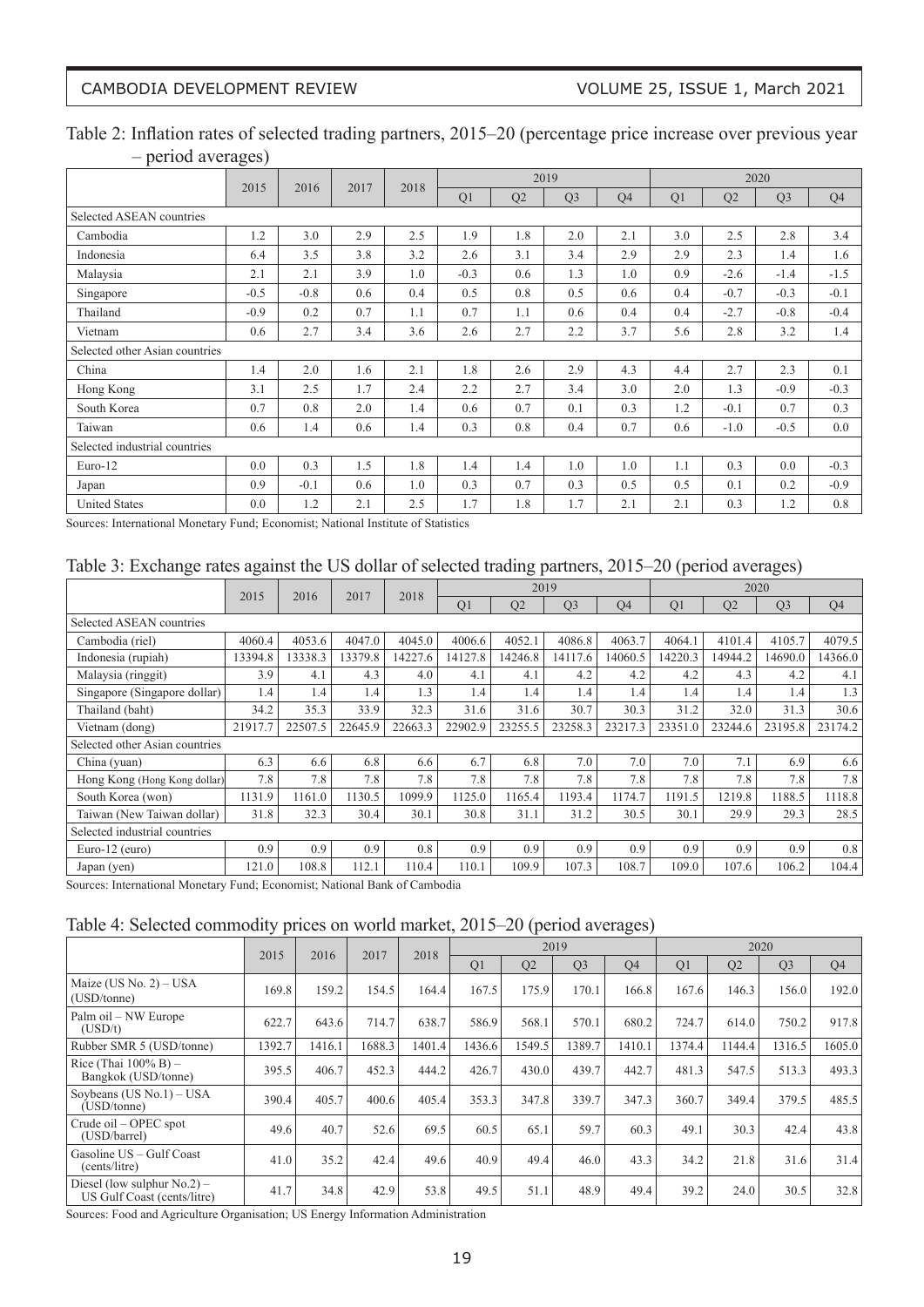# **Economy Watch—Domestic Performance**

#### **Main economic activities**

In the fourth quarter of 2020, total fixed asset investment approvals decreased by 30.3 percent year-on-year to USD1663.8 m, representing a 55.0 percent decrease compared with the preceding quarter. Zero approval was noted for two sectors in the fourth quarter of 2020: agriculture, and hotels and tourism. The approvals for agriculture in the previous quarter amounted to USD31.7 m, and for hotels and tourism they reached USD3,515.1 m. Year-on-year, approvals for industry showed the only increase (by 79.8 percent), but this represents a 14.8 percent drop compared with the third quarter of 2020. Approvals for garments decreased by 23.9 percent year-on-year, but were 89.9 percent higher than they were in the preceding quarter. Approvals for services dropped by 99.3 percent compared with the same quarter of last year and they were 99.4 percent lower than in the previous quarter.

International visitor arrivals slumped by 96.7 percent compared with the fourth quarter of 2019 - to a total of 58,500 foreign visitors - a 9.9 percent decrease from the preceding quarter. In the fourth quarter of 2020, visitor arrivals from China accounted for the largest percentage (45.8 percent) compared with total international visitor arrivals, followed by those from Thailand (36.6 percent), South Korea (2.6 percent), Vietnam (2.4 percent), the US (2.2 percent), Japan (1.0 percent), France (1.0 percent), Malaysia (0.7 percent) and the UK (0.3 percent). Year-on-year, arrivals from these countries plummeted, and arrivals from only two countries - Malaysia and Vietnam - increased compared with the preceding quarter, 33.3 percent and 27.3 percent respectively. Noticeably, international arrivals from the nine reported countries accounted for 92.6 percent of the total, which means that 7.4 percent came to Cambodia from the rest of the world which is unspecified in this report.

During the global pandemic, Cambodia's total exports increased by 12.7 percent year-on-year to USD3970.9 m, but this figure represents a 28.6 percent drop compared with the third quarter of 2020. The year-on-year increase in exports was driven mainly by a growth in garment exports (by 1.9 percent), electronics (by 94.8 percent), automotive (by 77.2 percent), agriculture (by 52.8 percent) and unspecified commodities (by 21.3 percent). Among five major importers of Cambodia's garments, yearon-year exports increased to two destinations: the US (by 15.1 percent) and ASEAN (by 0.8 percent), while there were drops in others: the UK (by 15.8) percent), Japan (by 7.2 percent) and the EU (by 1.8 percent). Garment exports to the rest of the world also dropped (by 3.8 percent). Compared with the preceding quarter, garment exports increased to ASEAN (by 9.6 percent) and to the EU (by 6.3 percent), whereas they dropped in respect of the US (by 6.0 percent), Japan (by 4.8 percent), the UK (by 24.5 percent) and the rest of the world (by 8.9 percent).

Despite the pandemic, exports in the categories of electronics, automotive and agriculture expanded in a comparison between the fourth quarter of 2020 and both the same quarter of a year earlier and the preceding quarter. Exports of electronics were 94.8 percent higher than they were in the same quarter of the previous year, and 23.7 percent than in the preceding quarter. Exports in the automotive category rose by 77.2 percent year-on-year, which was 20.6 percent higher than in the preceding quarter. Agricultural exports increased by 52.8 percent year-on-year and by 58.7 percent compared with the third quarter of 2020. Year-on-year, the increase in agricultural exports was due to the expansion in exports of rubber (by 62.9 percent), wood (by 175.4 percent), rice (by 1.7 percent) and other agriculture products (by 75.8 percent). Compared with the preceding quarter, exports of rubber increased by 43.7 percent, wood by 52.1 percent, rice by 127.8 percent and other agriculture products by 3.7 percent. Notably, exports of fish have remained stable at USD0.1 m since the first quarter of 2019.

Imports increased in comparison with both the fourth quarter of 2019 (by 7.3 percent) and the third quarter of 2020 (by 24.9 percent). Year-onyear, imports of gasoline went up by 4.8 percent, construction materials by 27.9 percent and unspecified commodities by 7.0 percent. Compared with the previous quarter, imports of gasoline increased by 2.4 percent, construction materials by

Prepared by Roeun Narith, research associate, and Pon Dorina, research assistant, Centre for Development Economics and Trade (CDET), CDRI.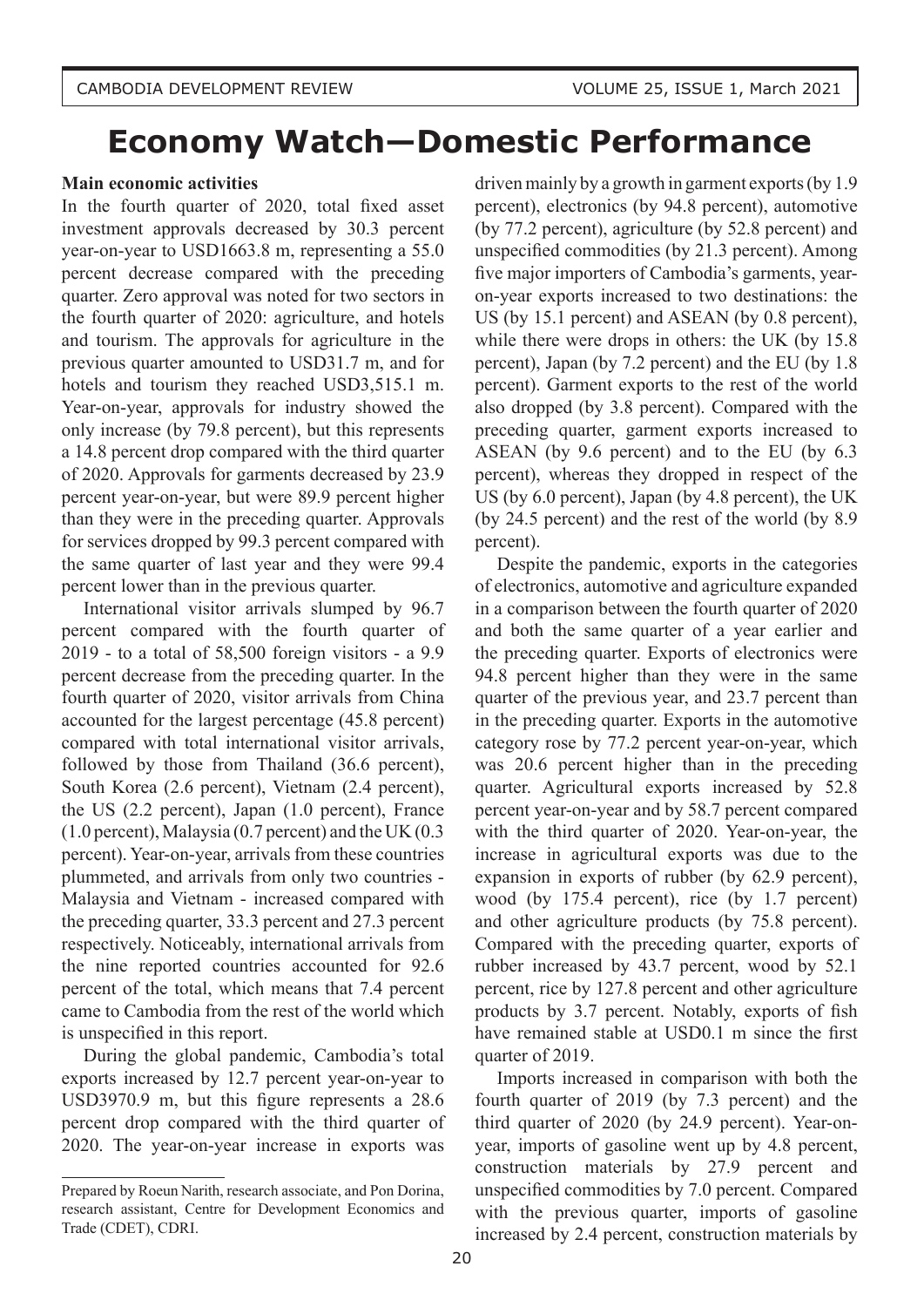10.1 percent and unspecified commodities by 29.4 percent. In contrast, imports of diesel dropped by 5.0 percent compared with the same quarter of last year and by 13.8 percent compared to the preceding quarter.

A comparison between exports and imports reveals that Cambodia's trade balance in this (fourth) quarter was in deficit again after its first positive trade balance in the preceding quarter. The trade balance in this quarter was USD-1,736.7 m.

Total revenue in the fourth quarter of 2020 was USD5,891.3 m, a 15.0 percent drop compared with the same quarter of 2019, but a 40.6 percent increase from the third quarter of 2020. The decrease of yearon-year total revenue was mainly driven by drops in current revenue (by 15.3 percent), tax revenue (by 10.2 percent) and non-tax revenue (by 51.0 percent) despite a 22.6 percent increase in capital revenue. The decline in tax revenue was due to drops in domestic tax (by 9.0 percent) and taxes on international trade (by 18.2 percent). Even though there were increases in property income (by 63.8 percent) and other non-tax revenue (by 1.6 percent), the decline in the sale of goods and services by 60.6 percent resulted in a 51.0 percent drop in year-on-year non-tax revenue. Compared with the preceding quarter, all types of revenue recovered: current revenue by 40.2 percent, tax revenue by 38.8 percent, non-tax revenue by 60.2 percent and capital revenue by 86.9 percent. The increase in tax revenue was the result of a rise in domestic tax by 39.8 percent and taxes on international trade by 31.7 percent. The 60.2 percent recovery of non-tax revenue from the previous quarter was driven by increases in property income of 20.6 percent, sale of goods and services of 55.1 percent and other nontax revenue of 113.3 percent.

Total expenditure in this (fourth quarter) was USD7,501.9 m, which was 2.3 percent lower than that of the same quarter of last year (2019), but this represents a 35.3 percent climb from the third quarter of 2020. Year-on-year, capital expenditure declined by 8.9 percent, although there was a 2.4 percent rise in current expenditure driven by an increase in wages of 15.1 percent, despite an 8.6 percent drop in subsidies and social assistance, and a 6.8 percent drop in other current expenditure.

Although there was a 40.6 percent recovery in total revenue from the preceding quarter, the overall balance of the national budget remained

in a deficit of USD-1,610.5 m. Dealing with this deficit balance, the government used USD1,238.3 m of foreign financing, while there was negative domestic financing (USD-17.5 m). Noticeably, the level of foreign financing in this quarter was 10.5 percent lower than it was in the same quarter of last year and 12.5 percent lower than it was in the third quarter of 2020.

The average consumer price index in this quarter was 3.4 percent, 0.6 percent percentage point higher than that in the same quarter of last year and 1.4 higher than in the preceding quarter. The price index of food and non-alcoholic beverages was 5.5 percent, an increase of 1.0 percentage point compared with the same quarter of last year and 3.1 percentage points compared to the preceding quarter. The price index of transport was -4.9 percent, decreased by 0.3 percentage points compared with the same quarter of last year and 3.5 percentage points compared to the preceding quarter.

Compared with the preceding quarter, the riel appreciated 0.8 percent against the US dollar from KHR4,094.6 to KHR4063.8 per dollar and 1.1 percent against Vietnamese dong to KHR17.5 per 100 dongs, but it depreciated 1.5 percent against the Thai baht.

The price of gold increased by 0.8 percent to USD226.1 per chi and that of gasoline by 0.04 percent to KHR3,004.9 per litre, while the price of diesel dropped by 2.8 percent to KHR2,654.9 per litre.

### **Real average daily earnings of vulnerable workers**

This section provides a brief overview of the results from a survey conducted with 480 workers in February 2021. Due to the Covid-19 pandemic, the survey with rice-field workers could not be conducted for this quarterly report. From a quick glance, the daily earnings of cyclo drivers, porters, scavengers, motor taxi drivers and skilled construction workers decreased, whereas those of small vegetable sellers, waitresses, garment workers and unskilled construction workers increased. Unskilled construction workers earned the highest daily income, and it is the first quarter since the data availability period began in 2016 that this worker category earned a higher daily income than skilled construction workers, whose income decreased by 12.7 percent compared with the preceding quarter.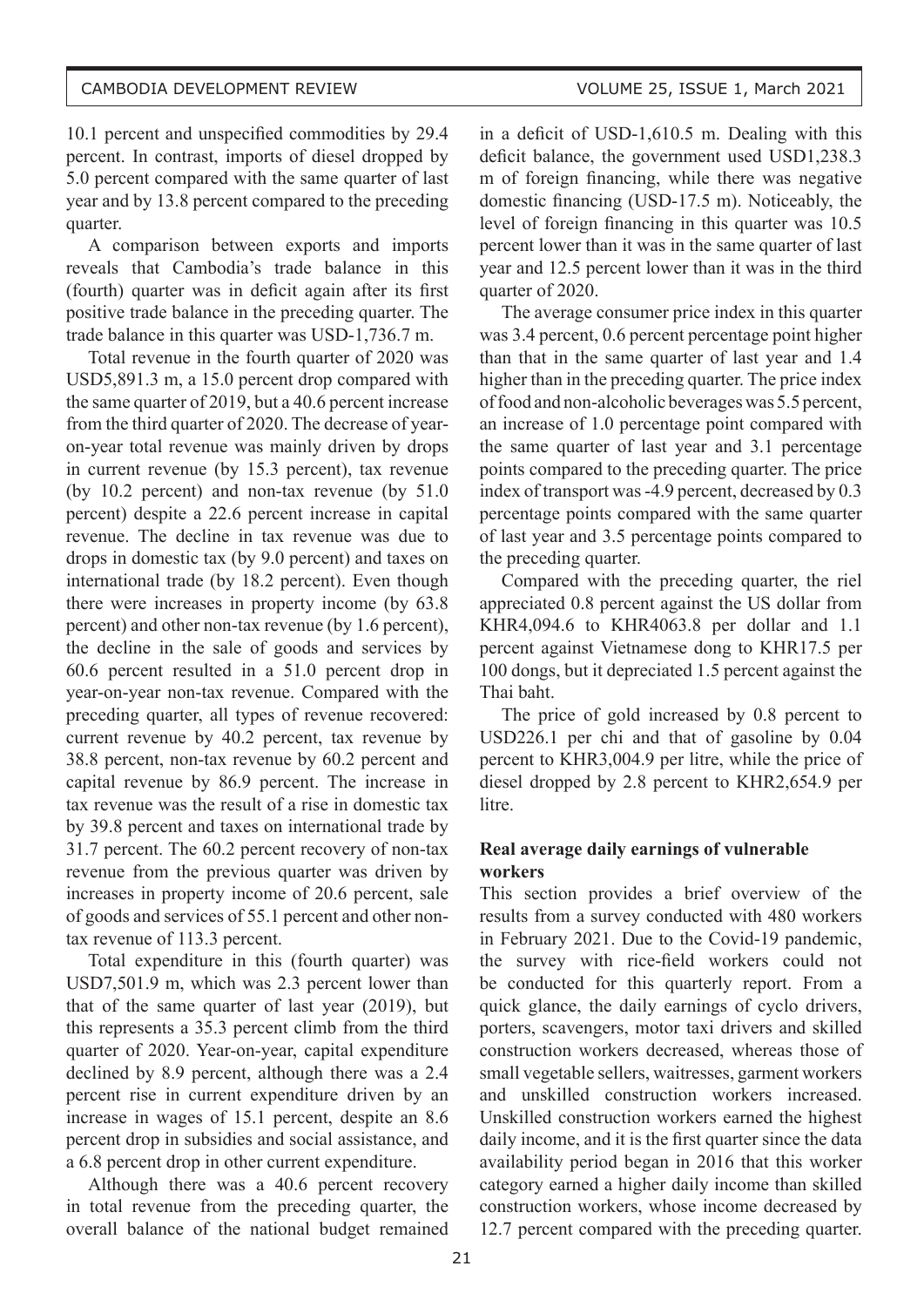With a 44.5 percent increase in daily income, small vegetable sellers had the third highest at 21,979 riels after skilled construction workers (23,717 riels) and unskilled construction workers (23,974 riels). Scavengers became the lowest earning workers due to the 38.0 percent daily-income drop to 9,147 riels.

Regarding expenses, waiters/waitresses had the largest percentage of expense compared with their monthly income, consuming 70.7 percent of their monthly income, followed by scavengers, cyclodrivers, skilled construction workers, unskilled construction workers, small vegetable sellers, garment workers, porters and motor taxi drivers. On average, the 320 workers, excluding the garment workers, mainly spent their income on food (66.3 percent), accommodation (18.7 percent), transport (4.4 percent), health (1.5 percent) and other items

(9.1 percent). The average expenditure of garment workers (n=120) was also mainly allocated to food (66.6 percent), accommodation (21.1 percent), transport (0.4 percent), health (1.1 percent) and others (10.8 percent). Comparing their expenses with their earnings, skilled construction workers had the highest amount left over for their families although the percentage of income leftover is 27.4 percent of their income. Unskilled construction workers had the second largest amount of income leftover for their families (28.5 percent of their income), vegetable sellers (35.8 percent), garment workers (46.1 percent), porters (50.4 percent), waiters/waitresses (29.3 percent), motor taxi drivers (56.7 percent), cyclo drivers (53.7 percent) and scavengers (the least, at 52.0 percent of their income).

|  | Table 1: Private investment projects approved, 2015–2020 |
|--|----------------------------------------------------------|
|--|----------------------------------------------------------|

|                      |                                      | 2020    |        |        |                |                      |                                         |                |                |         |                |                |  |  |
|----------------------|--------------------------------------|---------|--------|--------|----------------|----------------------|-----------------------------------------|----------------|----------------|---------|----------------|----------------|--|--|
|                      | 2015                                 | 2016    | 2017   | 2018   |                | 2019                 |                                         |                |                |         |                |                |  |  |
|                      |                                      |         |        |        | Q <sub>1</sub> | Q2                   | Q <sub>3</sub>                          | Q <sub>4</sub> | Q <sub>1</sub> | Q2      | Q <sub>3</sub> | Q <sub>4</sub> |  |  |
|                      |                                      |         |        |        |                | fixed assets (USD m) |                                         |                |                |         |                |                |  |  |
| Agriculture          | 169.8                                | 117.1   | 62.9   | 214.9  | 17.2           | 48.2                 | 1.9                                     | 27.5           | 0.0            | 35.8    | 31.7           | 0.0            |  |  |
| Industry             | 1014.7                               | 1436.4  | 982.2  | 1186.2 | 292.9          | 113.7                | 302.0                                   | 919.9          | 234.0          | 737.0   | 1941.8         | 1654.2         |  |  |
| Garments             | 225.2                                | 380.7   | 211.1  | 187.3  | 73.9           | 34.4                 | 47.3                                    | 74.1           | 106.0          | 55.5    | 29.7           | 56.4           |  |  |
| Services             | 2734.4                               | 1664.3  | 3858.6 | 4351.8 | 1625.6         | 2518.2               | 849.7                                   | 1440.4         | 682.1          | 481.2   | 1722.4         | 9.6            |  |  |
| . Hotels and tourism | 98.6                                 | 1366.9  | 2759.6 | 1584.0 | 1618.8         | 2518.2               | 808.7                                   | 1703.8         | 133.0          | 202.4   | 3515.1         | 0.0            |  |  |
| Total                | 3918.9                               | 3217.7  | 4903.7 | 5752.9 | 1935.6         | 2680.1               | 1153.5                                  | 2387.8         | 916.1          | 1254.1  | 3696.0         | 1663.8         |  |  |
|                      |                                      |         |        |        |                |                      | percentage change from previous quarter |                |                |         |                |                |  |  |
| Total                | ۰.                                   |         |        |        | 4.9            | 38.5                 | $-57.0$                                 | 107.0          | $-61.6$        | 36.9    | $-85.3$        | $-55.0$        |  |  |
|                      | percentage change from previous year |         |        |        |                |                      |                                         |                |                |         |                |                |  |  |
| Total                | 147.4                                | $-17.9$ | 52.4   | 17.3   | 312.5          | 12.6                 | 8.9                                     | 29.4           | $-52.7$        | $-53.2$ | $-84.0$        | $-30.3$        |  |  |

Note: Including expansion project approvals. Source: Cambodian Investment Board

Table 2: Value of construction project approvals in Phnom Penh, 2009–15

|                          | 2009                                 | 2010   | 2011  | 2012    | 2013                                    |                  | 2014           |                |                |                | 2015 |                |
|--------------------------|--------------------------------------|--------|-------|---------|-----------------------------------------|------------------|----------------|----------------|----------------|----------------|------|----------------|
|                          |                                      |        |       |         |                                         | Q <sub>1</sub>   | Q <sub>2</sub> | Q <sub>3</sub> | Q <sub>4</sub> | Q <sub>1</sub> | Q2   | Q <sub>3</sub> |
|                          |                                      |        |       |         |                                         | USD <sub>m</sub> |                |                |                |                |      |                |
| Villas, houses and flats | 213.9                                | 220.1  | 405.1 | 547.3   | 658.9                                   | 133.6            | 84.0           | 33.1           | 20.4           | 122.3          | ۰    | 637.6          |
| Other                    | 227.3                                | 217.8  | 199.9 | 463.6   | 859.6                                   | 190.0            | 141.7          | 105.6          | 11.7           | 49.8           | ۰    | 252.6          |
| Total                    | 441.2                                | 489.8  | 605.0 | 1,010.9 | 1518.5                                  | 323.6            | 225.7          | 138.7          | 32.1           | 172.0          | ۰    | 897.4          |
|                          |                                      |        |       |         | percentage change from previous quarter |                  |                |                |                |                |      |                |
| Total                    | $\overline{\phantom{a}}$             | $\sim$ | ۰     | ۰       | -                                       | 34.3             | $-30.2$        | $-38.5$        | $-77.8$        | 437.3          | ۰    |                |
|                          | percentage change from previous year |        |       |         |                                         |                  |                |                |                |                |      |                |
| Total                    | $-60.5$                              | 11.0   | 23.5  | 67.1    | 28.1                                    | 8.0              | $-9.2$         | $-64.2$        | $-86.7$        | $-46.8$        | ۰    |                |

Source: Department of Cadastre and Geography of Phnom Penh municipality

#### Table 3: Foreign visitor arrivals, 2015–2020

|           | 2015<br>2016 | 2017  | 2018   |        | 2019  |                |                |                | 2020           |                  |                |                |
|-----------|--------------|-------|--------|--------|-------|----------------|----------------|----------------|----------------|------------------|----------------|----------------|
|           |              |       |        |        |       | Q <sub>2</sub> | Q <sub>3</sub> | Q <sub>4</sub> | Q <sub>1</sub> | Q <sub>2</sub>   | Q <sub>3</sub> | Q <sub>4</sub> |
|           |              |       |        |        |       | thousands      |                |                |                |                  |                |                |
| China     | 694.7        | 830.0 | 1210.8 | 2024.4 | 683.4 | 609.1          | 572.5          | 496.9          | 259.7          | 15.9             | 27.2           | 26.8           |
| Vietnam   | 987.8        | 959.7 | 835.4  | 800.1  | 186.9 | 214.8          | 235.7          | 271.5          | 179.5          | 0.2              | 1.1            | 1.4            |
| Korea     | 395.3        | 357.2 | 345.0  | 301.8  | 95.7  | 43.6           | 47.4           | 68.1           | 41.7           | 1.0 <sub>1</sub> | 1.8            | 1.5            |
| Thailand  | 349.9        | 398.1 | 394.9  | 382.3  | 97.9  | 76.3           | 113.9          | 178.4          | 152.7          | 8.4              | 28.4           | 21.4           |
| <b>US</b> | 217.5        | 238.7 | 256.5  | 250.8  | 79.0  | 53.2           | 45.5           | 71.2           | 42.7           | 0.3              | 1.4            | 1.3            |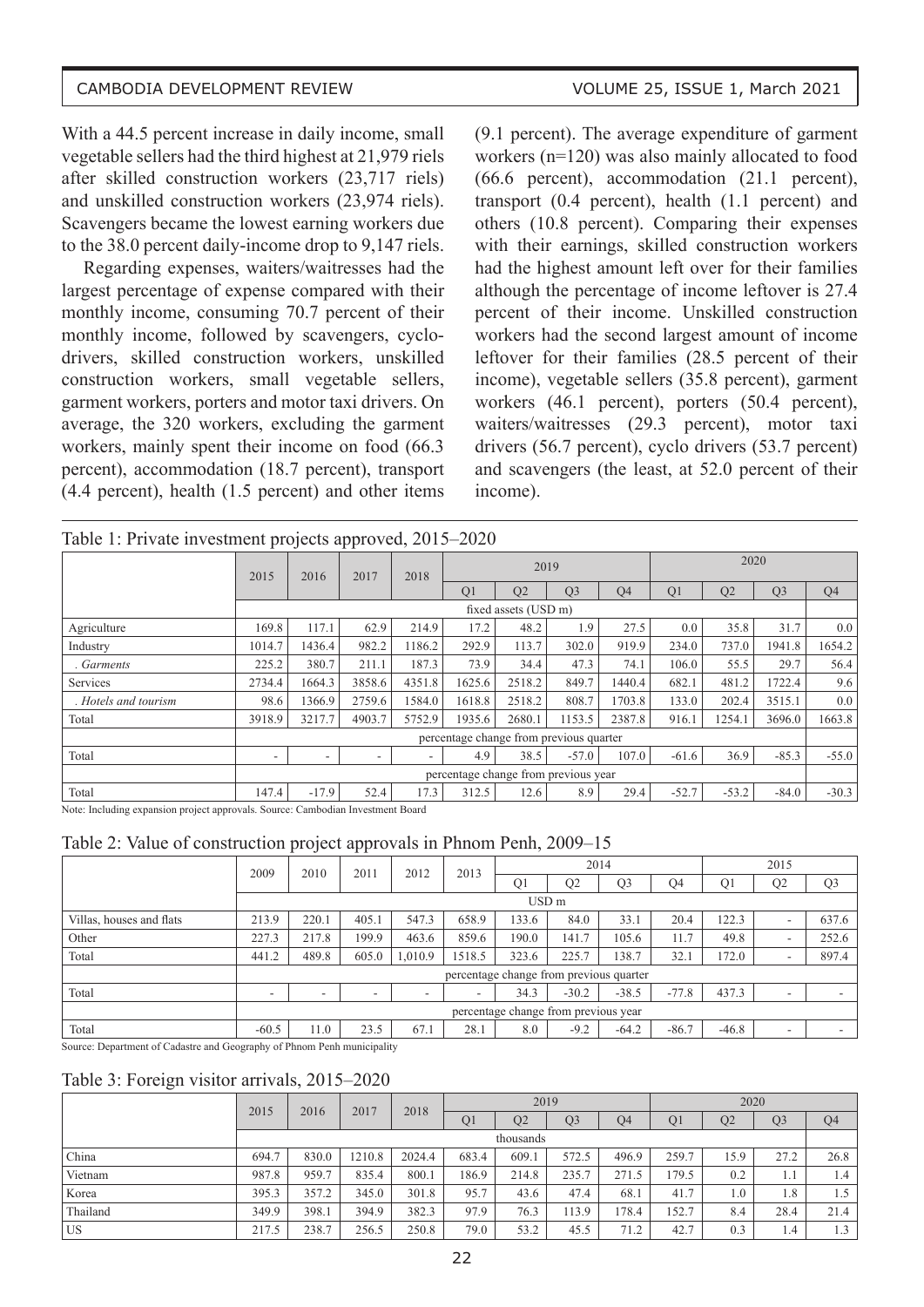### CAMBODIA DEVELOPMENT REVIEW VOLUME 25, ISSUE 1, March 2021

| Japan                   | 193.3                                | 191.6                    | 203.4  | 210.5                    | 60.2   | 40.4    | 48.9                                    | 58.2   | 39.8    | 0.2     | 0.7     | 0.6     |  |
|-------------------------|--------------------------------------|--------------------------|--------|--------------------------|--------|---------|-----------------------------------------|--------|---------|---------|---------|---------|--|
| France                  | 145.7                                | 150.3                    | 166.4  | 170.8                    | 59.4   | 27.3    | 32.9                                    | 44.5   | 41.8    | 0.1     | 0.7     | 0.6     |  |
| UK                      | 154.3                                | 159.5                    | 171.2  | 162.4                    | 59.4   | 29.7    | 28.5                                    | 45.6   | 44.2    | 0.1     | 0.3     | 0.2     |  |
| Malaysia                | 149.4                                | 152.8                    | 179.3  | 201.1                    | 48.7   | 43.2    | 46.5                                    | 64.6   | 24.9    | 0.1     | 0.3     | 0.4     |  |
| By air                  | 2476.0                               | 2778.0                   | 3312.7 | 6405.6                   | 1299.1 | 1054.8  | 1039.9                                  | 1010.2 | 663.6   | 26.3    | 36.3    | 37.9    |  |
| <b>By land or water</b> | 2299.2                               | 2331.4                   | 2289.4 | 3242.2                   | 578.7  | 405.8   | 436.0                                   | 786.1  | 491.6   | 8.4     | 28.5    | 21.4    |  |
| Total                   | 4775.2                               | 4980.4                   | 5602.2 | 9647.7                   | 1877.9 | 1460.6  | 1475.8                                  | 796.3  | 1155.2  | 34.7    | 64.9    | 58.5    |  |
|                         |                                      |                          |        |                          |        |         | percentage change from previous quarter |        |         |         |         |         |  |
| Total                   |                                      | $\overline{\phantom{a}}$ | -      | $\overline{\phantom{a}}$ | 2.9    | $-22.2$ | 1.0                                     | 21.7   | $-35.7$ | $-97.0$ | 87.0    | $-9.9$  |  |
|                         | percentage change from previous year |                          |        |                          |        |         |                                         |        |         |         |         |         |  |
| Total                   | 6.1                                  | 4.3                      | 12.5   | 72.2                     | 9.7    | 13.2    | 7.4                                     | $-1.6$ | $-38.5$ | $-97.6$ | $-95.6$ | $-96.7$ |  |

Source: Ministry of Tourism

# Table 4: Exports and imports, 2015–2020

|                        | 2015                                    | 2016                                                                                                                                                | 2017                     | 2018           | 2019                                 |                  |                |                |           |          | 2020           |           |  |
|------------------------|-----------------------------------------|-----------------------------------------------------------------------------------------------------------------------------------------------------|--------------------------|----------------|--------------------------------------|------------------|----------------|----------------|-----------|----------|----------------|-----------|--|
|                        |                                         |                                                                                                                                                     |                          |                | Q1                                   | Q2               | Q <sub>3</sub> | Q <sub>4</sub> | Q1        | Q2       | Q <sub>3</sub> | Q4        |  |
|                        |                                         |                                                                                                                                                     |                          |                |                                      | USD <sub>m</sub> |                |                |           |          |                |           |  |
| Total exports          | 9256.4                                  | 10043.3                                                                                                                                             | 10772.9                  | 12783.8        | 3222.7                               | 3379.0           | 4263.9         | 3524.9         | 3550.1    | 4251.5   | 5562.2         | 3970.9    |  |
| Garments               | 6827.0                                  | 7308.0                                                                                                                                              | 8020.3                   | 9506.0         | 2463.4                               | 2526.3           | 3143.8         | 2530.9         | 2647.2    | 1983.8   | 2705.4         | 2579.1    |  |
| To US                  | 2009.4                                  | 1831.5                                                                                                                                              | 1923.8                   | 2483.2         | 739.8                                | 802.9            | 1006.5         | 848.0          | 945.9     | 694.3    | 1038.6         | 975.9     |  |
| . To EU                | 2903.9                                  | 2928.7                                                                                                                                              | 2782.2                   | 3155.3         | 719.2                                | 801.1            | 965.4          | 716.2          | 706.3     | 579.9    | 661.2          | 703.0     |  |
| . To ASEAN             | 103.4                                   | 98.4                                                                                                                                                | 106.9                    | 135.3          | 38.1                                 | 41.3             | 48.2           | 53.1           | 54.6      | 54.6     | 48.8           | 53.5      |  |
| . To Japan             | 524.2                                   | 655.5                                                                                                                                               | 701.2                    | 890.8          | 262.9                                | 175.8            | 291.2          | 236.8          | 262.9     | 156.7    | 230.8          | 219.8     |  |
| . To UK                |                                         | 439.8                                                                                                                                               | 904.0                    | 1007.0         | 211.5                                | 197.7            | 272.9          | 200.3          | 190.2     | 136.6    | 223.4          | 168.7     |  |
| . To rest of the world | 1286.3                                  | 1354.2                                                                                                                                              | 1602.2                   | 1834.3         | 491.7                                | 507.5            | 559.7          | 476.4          | 487.3     | 361.7    | 502.8          | 458.3     |  |
| Electronics            | ÷,                                      |                                                                                                                                                     | 380.0                    | 328.7          | 71.9                                 | 123.8            | 142.3          | 116.3          | 113.0     | 111.0    | 183.2          | 226.6     |  |
| Automotives            | $\overline{a}$                          | ÷.                                                                                                                                                  | 11.6                     | 94.4           | 20.4                                 | 18.2             | 22.7           | 24.1           | 26.0      | 43.0     | 35.4           | 42.7      |  |
| Agriculture            | 548.8                                   | 534.1                                                                                                                                               | 706.4                    | 850.9          | 210.4                                | 177.7            | 211.0          | 288.1          | 262.9     | 304.5    | 277.4          | 440.2     |  |
| . Rubber               | 165.4                                   | 165.3                                                                                                                                               | 273.5                    | 217.6          | 43.8                                 | 42.2             | 60.0           | 73.3           | 30.8      | 40.0     | 83.1           | 119.4     |  |
| $.$ Wood               | 46.3                                    | 47.2                                                                                                                                                | 100.5                    | 142.3          | 22.2                                 | 35.2             | 42.4           | 47.5           | 44.0      | 93.8     | 86.0           | 130.8     |  |
| Fish                   | 0.5                                     | 0.6                                                                                                                                                 | 0.6                      | 1.3            | 0.1                                  | 0.1              | 0.1            | 0.1            | 0.1       | 0.1      | 0.1            | 0.1       |  |
| . Rice                 | 315.3                                   | 300.8                                                                                                                                               | 255.1                    | 413.6          | 122.4                                | 72.2             | 84.5           | 140.2          | 145.9     | 105.5    | 62.6           | 142.6     |  |
| . Other agriculture    | 21.3                                    | 20.2                                                                                                                                                | 76.7                     | 76.2           | 21.9                                 | 28.1             | 24.1           | 26.9           | 42.2      | 65.1     | 45.6           | 47.3      |  |
| Others                 | 1880.2                                  | 2201.2                                                                                                                                              | 1654.7                   | 2003.8         | 456.6                                | 532.9            | 744.0          | 565.6          | 501.0     | 1809.2   | 2360.7         | 686.2     |  |
| Total imports          | 11494.5                                 | 15013.4                                                                                                                                             | 16815.4                  | 16904.7        | 4437.7                               | 5328.6           | 5091.4         | 5324.3         | 5250.9    | 4361.5   | 4571.6         | 5711.6    |  |
| Gasoline               | 377.3                                   | 384.8                                                                                                                                               | 256.7                    | 320.5          | 121.1                                | 117.1            | 118.6          | 121.9          | 131.4     | 122.6    | 124.8          | 127.8     |  |
| Diesel                 | 607.8                                   | 709.1                                                                                                                                               | 472.9                    | 594.1          | 228.2                                | 250.2            | 166.4          | 248.9          | 248.1     | 265.1    | 274.2          | 236.4     |  |
| Construction materials | 164.4                                   | 253.2                                                                                                                                               | 304.3                    | 564.5          | 170.8                                | 231.4            | 271.2          | 224.4          | 177.0     | 213.5    | 260.8          | 287.1     |  |
| Other                  | 10345.1                                 | 13666.3                                                                                                                                             | 15781.6                  | 15425.7        | 3917.7                               | 4729.9           | 4535.2         | 4729.1         | 4694.4    | 3760.4   | 3911.9         | 5060.2    |  |
| Trade balance          | $-2238.1$                               | $-4970.0$                                                                                                                                           | $-5974.1$                | $-4120.9$      | $-1215.0$                            | $-1990.6$        | $-827.5$       | $-1799.4$      | $-1700.9$ | $-110.1$ | 990.5          | $-1736.7$ |  |
|                        | Percentage change from previous quarter |                                                                                                                                                     |                          |                |                                      |                  |                |                |           |          |                |           |  |
| Total garment exports  | ÷,                                      | ÷.                                                                                                                                                  | ÷,                       |                | 7.0                                  | 2.6              | 24.4           | $-19.5$        | 4.6       | $-25.1$  | 36.4           | $-4.7$    |  |
| Total exports          | ÷,                                      | $\overline{\phantom{a}}$                                                                                                                            | ÷,                       | $\overline{a}$ | 2.8                                  | 7.8              | 26.2           | $-17.3$        | 0.7       | 19.8     | 30.8           | $-28.6$   |  |
| Total imports          | ÷,                                      | $\overline{\phantom{a}}$                                                                                                                            | $\overline{\phantom{a}}$ |                | 6.0                                  | 27.2             | $-4.5$         | 4.6            | $-1.4$    | $-16.9$  | 4.8            | 24.9      |  |
|                        |                                         |                                                                                                                                                     |                          |                | Percentage change from previous year |                  |                |                |           |          |                |           |  |
| Total garment exports  | 14.5                                    | 7.0                                                                                                                                                 | 9.7                      | 18.5           | 17.7                                 | 12.8             | 9.5            | 9.9            | 7.5       | $-21.5$  | $-13.9$        | 1.9       |  |
| Total exports          | 14.2                                    | 8.5                                                                                                                                                 | 7.9                      | 17.9           | 13.7                                 | 12.6             | $11.8\,$       | 12.4           | 10.2      | 25.8     | 30.4           | 12.7      |  |
| Total imports          | 11.7                                    | 30.6                                                                                                                                                | 12.0                     | 0.5            | 4.6                                  | 18.5             | 28.0           | 27.1           | 18.3      | $-18.1$  | $-10.2$        | 7.3       |  |
|                        |                                         | Note: Import data include tax-exempt imports. Sources: Department of Trade Preference Systems; MOC and Customs and Excise Department; MEF (website) |                          |                |                                      |                  |                |                |           |          |                |           |  |

# Table 5: National budget operations on cash basis, 2015–2020 (billion riels)

|                              | 2015    |         | 2016    |         | 2018           |                | 2019           |           |        |                | 2020           |                |  |
|------------------------------|---------|---------|---------|---------|----------------|----------------|----------------|-----------|--------|----------------|----------------|----------------|--|
|                              |         |         | 2017    |         | O <sub>1</sub> | O <sub>2</sub> | O <sub>3</sub> | <b>O4</b> | Q1     | O <sub>2</sub> | O <sub>3</sub> | O <sub>4</sub> |  |
| Total revenue                | 11879.9 | 14201.5 | 16582.0 | 19743.1 | 5097.5         | 6357.1         | 6364.5         | 6930.3    | 5544.2 | 5554.9         | 4189.8         | 5891.3         |  |
| Current revenue              | 11759.0 | 14088.7 | 16481.4 | 19549.0 | 5066.8         | 6322.2         | 6309.2         | 6869.7    | 5524.0 | 5504.1         | 4150.0         | 5817.0         |  |
| Tax revenue                  | 10502.4 | 12196.5 | 14314.3 | 17019.2 | 4524.3         | 5663.5         | 5415.1         | 6009.8    | 4697.1 | 5236.7         | 3886.8         | 5395.3         |  |
| Domestic tax                 | 8591.7  | 10185.8 | 12338.7 | 14648.3 | 3904.9         | 4944.9         | 4634.1         | 5215.9    | 4076.5 | 4787.8         | 3393.8         | 4745.9         |  |
| Taxes on international trade | 1910.7  | 2010.7  | 1875.6  | 2370.9  | 619.4          | 718.6          | 781.0          | 793.9     | 620.6  | 448.9          | 493.0          | 649.4          |  |
| Non-tax revenue              | 1256.6  | 1892.2  | 2167.2  | 2520.9  | 542.5          | 658.7          | 894.1          | 859.9     | 826.9  | 267.4          | 263.2          | 421.7          |  |
| Property income              | 77.3    | 116.0   | 127.2   | 197.3   | 177.4          | 34.0           | 30.2           | 22.9      | 289.6  | 36.8           | 31.1           | 37.5           |  |
| Sale of goods and services   | 1047.1  | 1248.3  | 1517.0  | 2075.6  | 330.7          | 531.2          | 798.5          | 750.0     | 500.9  | 211.6          | 190.7          | 295.7          |  |
| Other non-tax revenue        | 32.2    | 528.0   | 523.1   | 253.9   | 34.5           | 93.5           | 65.5           | 87.1      | 36.4   | 47.5           | 41.5           | 88.5           |  |
| Capital revenue              | 121.0   | 113.4   | 100.5   | 194.1   | 30.7           | 35.0           | 55.4           | 60.7      | 20.2   | 50.8           | 39.8           | 74.4           |  |